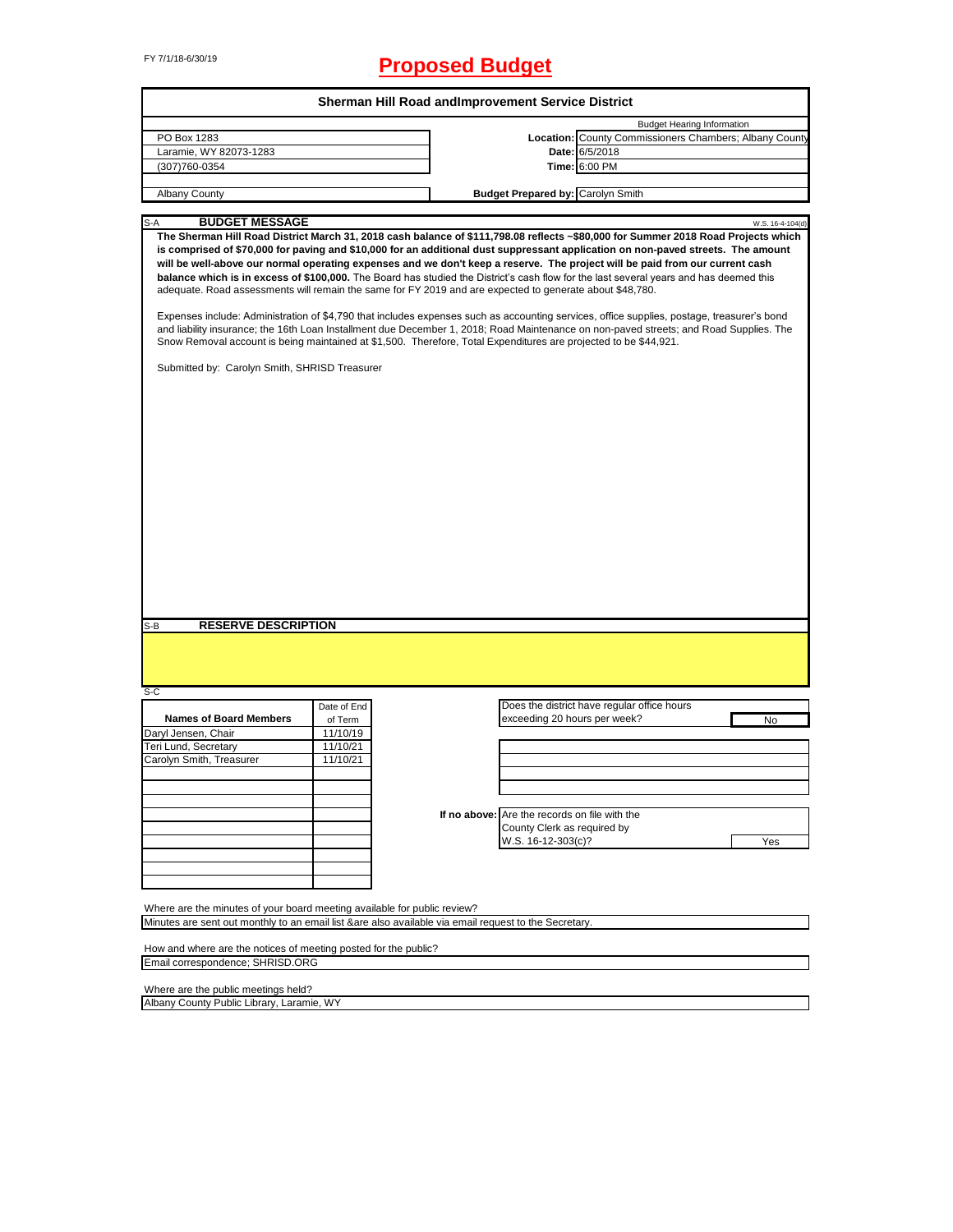### **PROPOSED BUDGET SUMMARY**

|       | <b>OVERVIEW</b>                                             | 2016-2017<br>Actual | 2017-2018<br>Estimated | 2018-2019<br>Proposed | Pending<br>Approval |
|-------|-------------------------------------------------------------|---------------------|------------------------|-----------------------|---------------------|
| $S-1$ | <b>Total Budgeted Expenditures</b>                          | \$24,993            | \$19,465               | \$110,517             |                     |
| $S-2$ | <b>Total Principal to Pay on Debt</b>                       | \$12,756            | \$13,589               | \$14.404              |                     |
| $S-3$ | <b>Total Change to Restricted Funds</b>                     | \$0                 | \$0                    |                       |                     |
|       |                                                             |                     |                        |                       |                     |
| $S-4$ | <b>Total General Fund and Forecasted Revenues Available</b> | \$144,505           | \$143,426              | \$159.223             |                     |
|       |                                                             |                     |                        |                       |                     |
| $S-5$ | Amount requested from County Commissioners                  | \$48,934            | \$49,300               | \$48.780              |                     |
|       |                                                             |                     |                        |                       |                     |
| $S-6$ | <b>Additional Funding Needed:</b>                           |                     |                        |                       |                     |

|        | <b>REVENUE SUMMARY</b>                       |           | 2017-2018         | 2018-2019                                         | Pending                                                                                                                                                                                                                                                                                                                                                                                                                                                             |
|--------|----------------------------------------------|-----------|-------------------|---------------------------------------------------|---------------------------------------------------------------------------------------------------------------------------------------------------------------------------------------------------------------------------------------------------------------------------------------------------------------------------------------------------------------------------------------------------------------------------------------------------------------------|
|        |                                              | Actual    | Estimated         | Proposed                                          | Approval                                                                                                                                                                                                                                                                                                                                                                                                                                                            |
|        |                                              |           |                   |                                                   |                                                                                                                                                                                                                                                                                                                                                                                                                                                                     |
| $S-7$  | <b>Operating Revenues</b>                    | \$0       | \$0               | \$0                                               | e de la filosofia<br>Altre de la filosofia                                                                                                                                                                                                                                                                                                                                                                                                                          |
| $S-8$  | Tax levy (From the County Treasurer)         | \$48,934  | \$49,300          | \$48,780                                          | <u> Mariji (</u>                                                                                                                                                                                                                                                                                                                                                                                                                                                    |
| $S-9$  | <b>Government Support</b>                    | \$0       | \$0               | \$0                                               | en de la familie de la familie de la familie de la familie de la familie de la familie de la familie de la fam<br>Espainia                                                                                                                                                                                                                                                                                                                                          |
| $S-10$ | <b>Grants</b>                                | \$0       | \$0               | \$0                                               | en de la familie de la familie de la familie de la familie de la familie de la familie de la familie de la fam<br>Constitution de la familie de la familie de la familie de la familie de la familie de la familie de la familie                                                                                                                                                                                                                                    |
| $S-11$ | Other County Support (Not from Co. Treas.)   | \$0       | \$0               | \$0                                               | en de la familie de la familie de la familie de la familie de la familie de la familie de la familie de la fam<br>Constituit de la familie de la familie de la familie de la familie de la familie de la familie de la familie d<br>en en de familien de familien de familien de familien de familien de familien de familien de familien de famil<br>Eksterne de familien de familien de familien de familien de familien de familien de familien de familien de f |
| $S-12$ | <b>Miscellaneous</b>                         | \$1,580   | \$135             | \$70                                              |                                                                                                                                                                                                                                                                                                                                                                                                                                                                     |
| $S-13$ | <b>Other Forecasted Revenue</b>              | \$0       | \$0               | \$0                                               | en de la filosofia<br>Albania                                                                                                                                                                                                                                                                                                                                                                                                                                       |
| $S-14$ | <b>Total Revenue</b>                         | \$50.514  | \$49.435          | \$48.850                                          | <u> Timologia (</u>                                                                                                                                                                                                                                                                                                                                                                                                                                                 |
|        | FY 7/1/18-6/30/19                            |           |                   | Sherman Hill Road and mprovement Service District |                                                                                                                                                                                                                                                                                                                                                                                                                                                                     |
|        | <b>EXPENDITURE SUMMARY</b>                   | 2016-2017 | 2017-2018         | 2018-2019                                         | Pending                                                                                                                                                                                                                                                                                                                                                                                                                                                             |
|        |                                              | Actual    | Estimated         | Proposed                                          | Approval                                                                                                                                                                                                                                                                                                                                                                                                                                                            |
|        |                                              |           |                   |                                                   |                                                                                                                                                                                                                                                                                                                                                                                                                                                                     |
| $S-15$ | <b>Capital Outlay</b>                        | \$0       | \$0               | \$80,000                                          | <u> Hillian S</u>                                                                                                                                                                                                                                                                                                                                                                                                                                                   |
| $S-16$ | <b>Interest and Fees On Debt</b>             | \$6,424   | \$5,592           | \$4,777                                           | <u>samaan ku</u>                                                                                                                                                                                                                                                                                                                                                                                                                                                    |
| $S-17$ | <b>Administration</b>                        | \$3,453   | \$2,623           | \$4,190                                           | <u> Miller St</u>                                                                                                                                                                                                                                                                                                                                                                                                                                                   |
| $S-18$ | <b>Operations</b>                            | \$14,516  | \$10,650<br>\$600 | \$20,950                                          | <u>elitika k</u>                                                                                                                                                                                                                                                                                                                                                                                                                                                    |
| $S-19$ | <b>Indirect Costs</b>                        | \$600     |                   | \$600                                             | <u>ti ka</u>                                                                                                                                                                                                                                                                                                                                                                                                                                                        |
| $S-20$ | <b>Total Expenditures</b>                    | \$24,993  | \$19,465          | \$110,517                                         | <u>e de la construcción de la construcción de la construcción de la construcción de la construcción de la constr</u>                                                                                                                                                                                                                                                                                                                                                |
|        |                                              |           |                   |                                                   |                                                                                                                                                                                                                                                                                                                                                                                                                                                                     |
|        | <b>DEBT SUMMARY</b>                          | 2016-2017 | 2017-2018         | 2018-2019                                         | Pending                                                                                                                                                                                                                                                                                                                                                                                                                                                             |
|        |                                              | Actual    | Estimated         | Proposed                                          | Approval                                                                                                                                                                                                                                                                                                                                                                                                                                                            |
|        |                                              |           |                   |                                                   |                                                                                                                                                                                                                                                                                                                                                                                                                                                                     |
| $S-21$ | <b>Principal Paid on Debt</b>                | \$12,756  | \$13,589          | \$14,404                                          | <u> Filman ya K</u>                                                                                                                                                                                                                                                                                                                                                                                                                                                 |
|        |                                              | 2016-2017 | 2017-2018         | 2018-2019                                         | Pending                                                                                                                                                                                                                                                                                                                                                                                                                                                             |
|        | <b>CASH AND INVESTMENTS</b>                  | Actual    | Estimated         | Proposed                                          | Approval                                                                                                                                                                                                                                                                                                                                                                                                                                                            |
|        |                                              |           |                   |                                                   |                                                                                                                                                                                                                                                                                                                                                                                                                                                                     |
| $S-22$ | <b>TOTAL GENERAL FUNDS</b>                   | \$93,991  | \$93,991          | \$110,373                                         | <u> Hallen allt</u>                                                                                                                                                                                                                                                                                                                                                                                                                                                 |
|        | <b>Summary of Reserve Funds</b>              |           |                   |                                                   |                                                                                                                                                                                                                                                                                                                                                                                                                                                                     |
| $S-23$ | <b>Beginning Balance in Reserve Accounts</b> |           |                   |                                                   |                                                                                                                                                                                                                                                                                                                                                                                                                                                                     |
| $S-24$ | a. Depreciation Reserve                      | \$0       | \$0               | \$0                                               |                                                                                                                                                                                                                                                                                                                                                                                                                                                                     |
| $S-25$ | b. Other Reserve                             | \$0       | \$0               | \$0                                               |                                                                                                                                                                                                                                                                                                                                                                                                                                                                     |
| $S-26$ | c. Emergency Reserve (Cash)                  | \$0       | \$0               | \$0                                               | e de la construcción de la construcción de la construcción de la construcción de la construcción de la constru<br>Construcción de la construcción de la construcción de la construcción de la construcción de la construcción d<br>C                                                                                                                                                                                                                                |
|        | Total Reserves (a+b+c)                       | \$0       | \$0               | \$0                                               | en en de la familie de la familie de la familie de la familie de la familie de la familie de la familie de la<br>Constitution de la familie de la familie de la familie de la familie de la familie de la familie de la familie                                                                                                                                                                                                                                     |
| $S-27$ | Amount to be added                           |           |                   |                                                   |                                                                                                                                                                                                                                                                                                                                                                                                                                                                     |
| $S-28$ | a. Depreciation Reserve                      | \$0       | \$0               | \$0                                               | en de la familie de la familie de la familie de la familie de la familie de la familie de la familie de la fa<br>Concelho de la familie de la familie de la familie de la familie de la familie de la familie de la familie de                                                                                                                                                                                                                                      |
| $S-29$ | b. Other Reserve                             | \$0       | \$0               | \$0                                               | en de la familie de la familie de la familie de la familie de la familie de la familie de la familie de la fam<br>Constitution de la familie de la familie de la familie de la familie de la familie de la familie de la familie                                                                                                                                                                                                                                    |
| $S-30$ | c. Emergency Reserve (Cash)                  | \$0       | \$0               | \$0                                               | ena<br>Maria                                                                                                                                                                                                                                                                                                                                                                                                                                                        |
|        | Total to be added (a+b+c)                    | \$0       | \$0               | \$0                                               | en de la familie de la familie de la familie de la familie de la familie de la familie de la familie de la fa<br>Constitution de la familie de la familie de la familie de la familie de la familie de la familie de la familie                                                                                                                                                                                                                                     |
|        |                                              |           |                   |                                                   |                                                                                                                                                                                                                                                                                                                                                                                                                                                                     |
| $S-31$ | <b>Subtotal</b>                              | \$0       | \$0               | \$0                                               |                                                                                                                                                                                                                                                                                                                                                                                                                                                                     |
| $S-32$ | Less Total to be spent                       | \$0       | \$0               | \$0                                               | e de la familie de la familie de la familie de la familie de la familie de la familie de la familie de la fami<br>Lista de la familie de la familie de la familie de la familie de la familie de la familie de la familie de la                                                                                                                                                                                                                                     |
| $S-33$ | TOTAL RESERVES AT END OF FISCAL YEAR         | \$0       | \$0               | \$0                                               | e e de la c                                                                                                                                                                                                                                                                                                                                                                                                                                                         |

*End of Summary*

*Budget Officer / District Official (if not same as "Submitted by")*

Date adopted by Special District

Laramie, WY 82073-1283

**DISTRICT ADDRESS:** PO Box 1283 **PREPARED BY:** Carolyn Smith

**DISTRICT PHONE:** (307)760-0354

1/29/18 *Form approved by Wyoming Department of Audit, Public Funds Division Prepared in compliance with the Uniform Municipal Fiscal Procedures Act (W.S. 16-4-101 through 124) as it applies.*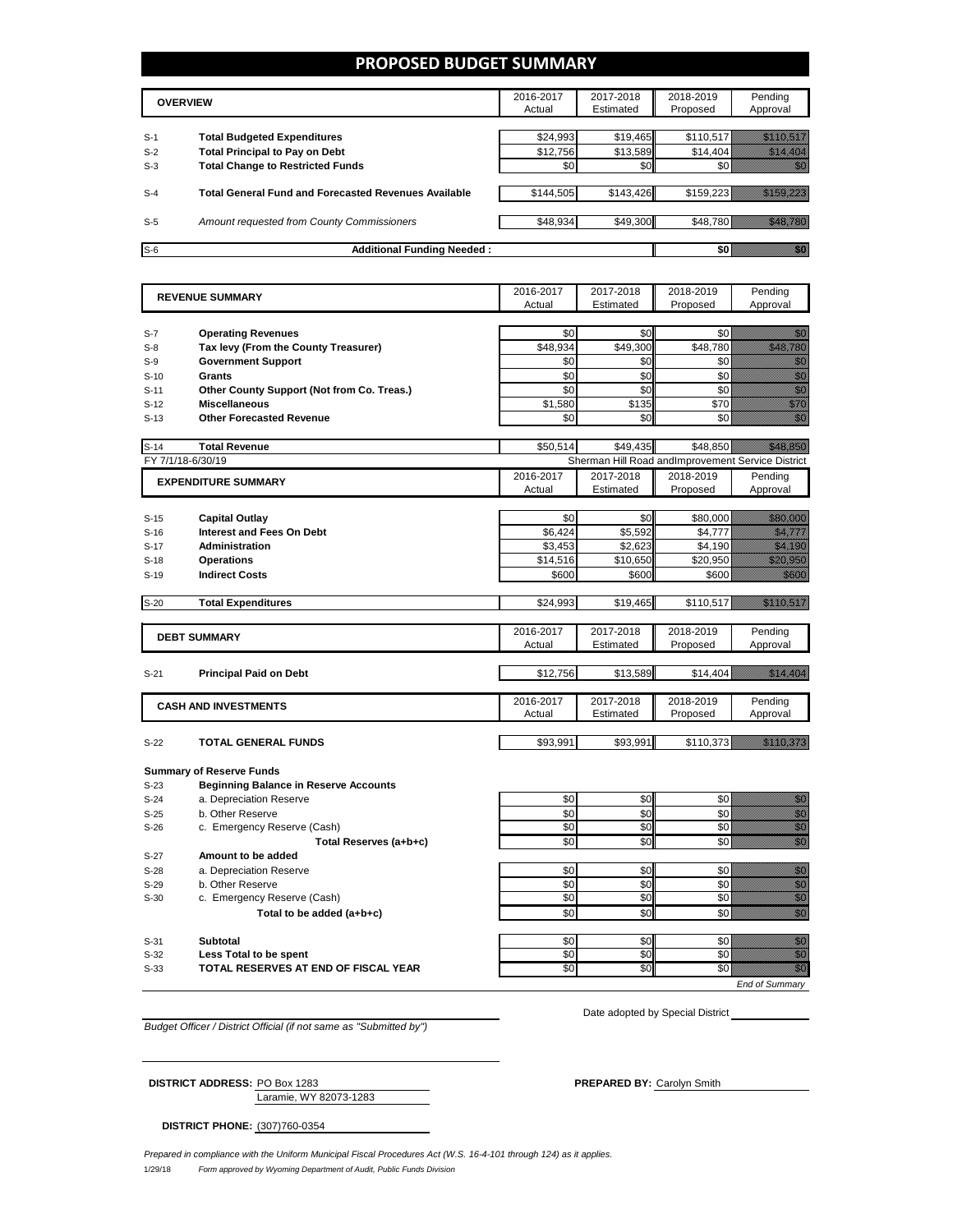# **Proposed Budget**

Sherman Hill Road andImprovement Service District **NAME OF DISTRICT/BOARD**

**FYE** 6/30/2019

|                        | <b>PROPERTY TAXES AND ASSESSMENTS</b>                               |                     |                        |                       |                                                                                                                                                                                                                                  |
|------------------------|---------------------------------------------------------------------|---------------------|------------------------|-----------------------|----------------------------------------------------------------------------------------------------------------------------------------------------------------------------------------------------------------------------------|
|                        |                                                                     | 2016-2017<br>Actual | 2017-2018<br>Estimated | 2018-2019<br>Proposed | Pending<br>Approval                                                                                                                                                                                                              |
| $R-1$                  | <b>Property Taxes and Assessments Received</b>                      |                     |                        |                       |                                                                                                                                                                                                                                  |
| $R-1.1$<br>$R-1.2$     | Tax Levy (From the County Treasurer)<br><b>Other County Support</b> | \$48,934            | \$49,300               | \$48,780              | <b>HAMBER 1989</b>                                                                                                                                                                                                               |
|                        |                                                                     |                     |                        |                       |                                                                                                                                                                                                                                  |
|                        | <b>FORECASTED REVENUE</b>                                           |                     |                        |                       |                                                                                                                                                                                                                                  |
|                        |                                                                     |                     |                        |                       |                                                                                                                                                                                                                                  |
|                        |                                                                     | 2016-2017<br>Actual | 2017-2018<br>Estimated | 2018-2019             | Pending                                                                                                                                                                                                                          |
| $R-2$                  | <b>Revenues from Other Governments</b>                              |                     |                        | Proposed              | Approval                                                                                                                                                                                                                         |
| $R-2.1$                | State Aid                                                           |                     |                        |                       |                                                                                                                                                                                                                                  |
| $R-2.2$                | Additional County Aid (non-treasurer)                               |                     |                        |                       |                                                                                                                                                                                                                                  |
| $R - 2.3$              | City (or Town) Aid                                                  |                     |                        |                       |                                                                                                                                                                                                                                  |
| $R - 2.4$              | Other (Specify)                                                     |                     |                        |                       |                                                                                                                                                                                                                                  |
| $R - 2.5$              | <b>Total Government Support</b>                                     | \$0                 | \$0                    | $\frac{6}{3}$         | en de la familie de la familie de la familie de la familie de la familie de la familie de la familie de la fam<br>Constitution de la familie de la familie de la familie de la familie de la familie de la familie de la familie |
| $R-3$                  | <b>Operating Revenues</b>                                           |                     |                        |                       |                                                                                                                                                                                                                                  |
| $R - 3.1$              | <b>Customer Charges</b>                                             |                     |                        |                       |                                                                                                                                                                                                                                  |
| $R - 3.2$              | Sales of Goods or Services                                          |                     |                        |                       |                                                                                                                                                                                                                                  |
| $R - 3.3$              | <b>Other Assessments</b>                                            |                     |                        |                       |                                                                                                                                                                                                                                  |
| $R - 3.4$              | <b>Total Operating Revenues</b>                                     | \$0                 | \$0                    | \$0                   | en de la familie de la familie de la familie de la familie de la familie de la familie de la familie de la fam<br>De la familie de la familie de la familie de la familie de la familie de la familie de la familie de la famili |
| $R-4$                  | Grants                                                              |                     |                        |                       |                                                                                                                                                                                                                                  |
| $R - 4.1$              | <b>Direct Federal Grants</b>                                        |                     |                        |                       |                                                                                                                                                                                                                                  |
| $R - 4.2$              | <b>Federal Grants thru State Agencies</b>                           |                     |                        |                       |                                                                                                                                                                                                                                  |
| $R - 4.3$              | <b>Grants from State Agencies</b>                                   |                     |                        |                       |                                                                                                                                                                                                                                  |
| $R - 4.4$              | <b>Total Grants</b>                                                 | \$0                 | \$0                    | \$0                   | en de la familie de la familie de la familie de la familie de la familie de la familie de la familie de la fam<br>Constitution de la familie de la familie de la familie de la familie de la familie de la familie de la familie |
| $R-5$                  | <b>Miscellaneous Revenue</b>                                        |                     |                        |                       |                                                                                                                                                                                                                                  |
| $R - 5.1$              | Interest                                                            | \$80                | \$135                  | <b>\$70</b>           | <u>est</u> ernat                                                                                                                                                                                                                 |
| $R - 5.2$              | From Dist. Members<br>Other: Specify                                | \$1,500             |                        |                       |                                                                                                                                                                                                                                  |
| $R - 5.3$              | Other: Additional<br><b>Total Miscellaneous</b>                     |                     | \$135                  | \$70                  |                                                                                                                                                                                                                                  |
| $R - 5.4$<br>$R - 5.5$ | <b>Total Forecasted Revenue</b>                                     | \$1,580<br>\$1,580  | \$135                  | \$70                  | <u>Mille Sta</u><br><u>till fle</u>                                                                                                                                                                                              |
|                        |                                                                     |                     |                        |                       |                                                                                                                                                                                                                                  |
| $R-6$                  | <b>Other Forecasted Revenue</b>                                     |                     |                        |                       |                                                                                                                                                                                                                                  |
| $R - 6.1$              | a. Other past due-as estimated by Co. Treas.                        |                     |                        |                       |                                                                                                                                                                                                                                  |
| $R-6.2$                | b. Other forecasted revenue (specify):                              |                     |                        |                       |                                                                                                                                                                                                                                  |
| $R-6.3$                |                                                                     |                     |                        |                       |                                                                                                                                                                                                                                  |
| $R-6.4$                |                                                                     |                     |                        |                       |                                                                                                                                                                                                                                  |
| $R-6.5$                |                                                                     |                     |                        |                       |                                                                                                                                                                                                                                  |
| $R-6.6$                | Total Other Forecasted Revenue (a+b)                                | \$0                 | $\overline{50}$        | $\overline{60}$       | en de la familie de la familie de la familie de la familie de la familie de la familie de la familie de la fam<br>De la familie de la familie de la familie de la familie de la familie de la familie de la familie de la famili |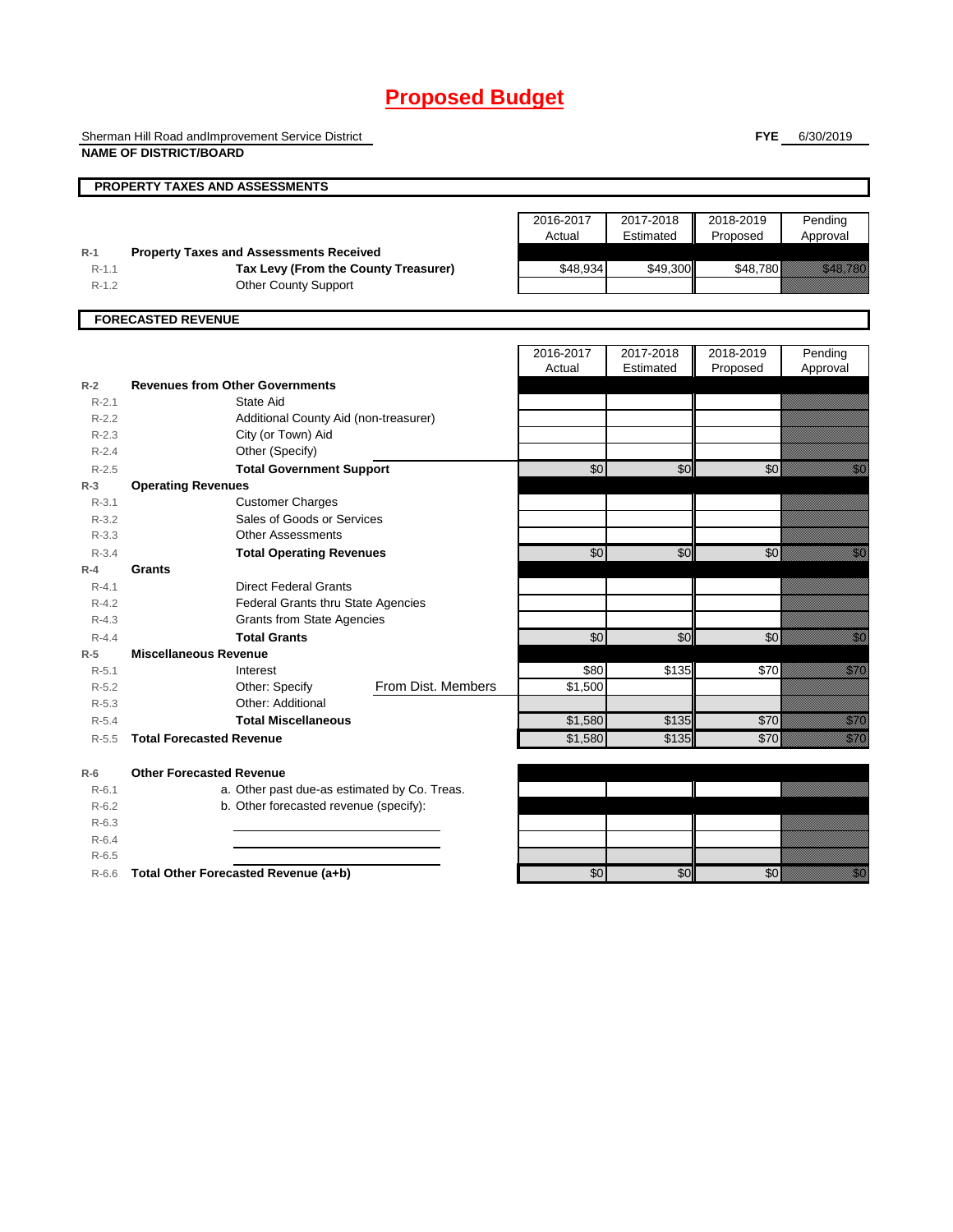## **CAPITAL OUTLAY BUDGET**

| $E-1$     | <b>Capital Outlay</b> |                                |
|-----------|-----------------------|--------------------------------|
| $E - 1.1$ |                       | <b>Real Property</b>           |
| $F-12$    |                       | Vehicles                       |
| $F-1.3$   |                       | <b>Office Equipment</b>        |
| $F-14$    |                       | Other (Specify)                |
| $F-1.5$   |                       | <b>Paving Project</b>          |
| $F-16$    |                       | <b>Additional Mag Chloride</b> |
| $F-17$    |                       |                                |
| $F-1.8$   | TOTAL CAPITAL OUTLAY  |                                |

|           |                             |                         | 2016-2017 | 2017-2018 | 2018-2019 | Pending                                                                                                                                                                                                                          |
|-----------|-----------------------------|-------------------------|-----------|-----------|-----------|----------------------------------------------------------------------------------------------------------------------------------------------------------------------------------------------------------------------------------|
|           |                             |                         | Actual    | Estimated | Proposed  | Approval                                                                                                                                                                                                                         |
|           | <b>Capital Outlay</b>       |                         |           |           |           |                                                                                                                                                                                                                                  |
| $E - 1.1$ |                             | <b>Real Property</b>    |           |           |           |                                                                                                                                                                                                                                  |
| $E - 1.2$ |                             | Vehicles                |           |           |           |                                                                                                                                                                                                                                  |
| $E-1.3$   |                             | Office Equipment        |           |           |           |                                                                                                                                                                                                                                  |
| $E - 1.4$ |                             | Other (Specify)         |           |           |           |                                                                                                                                                                                                                                  |
| $E-1.5$   |                             | Paving Project          |           |           | \$70,000  | <u> 1999 - 1999 - 1999 - 1999 - 1999 - 1999 - 1999 - 1999 - 1999 - 1999 - 1999 - 1999 - 1999 - 1999 - 1999 - 199</u>                                                                                                             |
| $E-1.6$   |                             | Additional Mag Chloride |           |           | \$10,000  | a katika katika katika katika katika katika katika katika katika katika katika katika katika katika katika kat<br>Katika katika katika katika katika katika katika katika katika katika katika katika katika katika katika katik |
| $E - 1.7$ |                             |                         |           |           |           |                                                                                                                                                                                                                                  |
| $E-1.8$   | <b>TOTAL CAPITAL OUTLAY</b> |                         | \$0       | \$0       | \$80,000  | a katika katika katika katika katika katika katika katika katika katika katika katika katika katika katika kat<br>Katika katika katika katika katika katika katika katika katika katika katika katika katika katika katika katik |

### **ADMINISTRATION BUDGET**

| $E-2$     | <b>Personnel Services</b>            |  |
|-----------|--------------------------------------|--|
| $E - 2.1$ | Administrator                        |  |
| $E - 2.2$ | Secretary                            |  |
| $E - 2.3$ | Clerical                             |  |
| $E-2.4$   | Other (Specify)                      |  |
| $E - 2.5$ |                                      |  |
| $E - 2.6$ |                                      |  |
| $E - 2.7$ |                                      |  |
| $E-3$     | <b>Board Expenses</b>                |  |
| $E - 3.1$ | Travel                               |  |
| $E - 3.2$ | Mileage                              |  |
| $E - 3.3$ | Other (Specify)                      |  |
| $E - 3.4$ |                                      |  |
| $E - 3.5$ |                                      |  |
| $E - 3.6$ |                                      |  |
| $E-4$     | <b>Contractual Services</b>          |  |
| $E - 4.1$ | Legal                                |  |
| $E - 4.2$ | Accounting/Auditing                  |  |
| $E - 4.3$ | Other (Specify)                      |  |
| $E - 4.4$ |                                      |  |
| $E - 4.5$ |                                      |  |
| $E - 4.6$ |                                      |  |
| $E-5$     | <b>Other Administrative Expenses</b> |  |
| $E - 5.1$ | <b>Office Supplies</b>               |  |
| $E - 5.2$ | Office equipment, rent & repair      |  |
| $E - 5.3$ | Education                            |  |
| $E - 5.4$ | Registrations                        |  |
| $E - 5.5$ | Other (Specify)                      |  |
| $E - 5.6$ |                                      |  |
| $E - 5.7$ |                                      |  |
| $E - 5.8$ |                                      |  |
| $E-6$     | <b>TOTAL ADMINISTRATION</b>          |  |

|                          |                                      | 2016-2017<br>Actual | 2017-2018<br>Estimated | 2018-2019<br>Proposed | Pending<br>Approval                                                                                                 |
|--------------------------|--------------------------------------|---------------------|------------------------|-----------------------|---------------------------------------------------------------------------------------------------------------------|
| $\overline{\mathbf{r}}$  | <b>Personnel Services</b>            |                     |                        |                       |                                                                                                                     |
| $E - 2.1$                | Administrator                        |                     |                        |                       |                                                                                                                     |
| $E - 2.2$                | Secretary                            |                     |                        |                       |                                                                                                                     |
| $E - 2.3$                | Clerical                             |                     |                        |                       |                                                                                                                     |
| $E - 2.4$                | Other (Specify)                      |                     |                        |                       |                                                                                                                     |
| $E - 2.5$                |                                      |                     |                        |                       |                                                                                                                     |
| $E - 2.6$                |                                      |                     |                        |                       |                                                                                                                     |
| $E - 2.7$                |                                      |                     |                        |                       |                                                                                                                     |
| $\overline{\phantom{a}}$ | <b>Board Expenses</b>                |                     |                        |                       |                                                                                                                     |
| $E - 3.1$                | Travel                               |                     |                        |                       |                                                                                                                     |
| $E - 3.2$                | Mileage                              |                     |                        |                       |                                                                                                                     |
| $E - 3.3$                | Other (Specify)                      |                     |                        |                       |                                                                                                                     |
| $E - 3.4$                |                                      |                     |                        |                       |                                                                                                                     |
| $E - 3.5$                |                                      |                     |                        |                       |                                                                                                                     |
| $E - 3.6$<br>Ļ.          | <b>Contractual Services</b>          |                     |                        |                       |                                                                                                                     |
| $E - 4.1$                | Legal                                |                     |                        |                       |                                                                                                                     |
| $E - 4.2$                | Accounting/Auditing                  | \$2,490             | \$945                  | \$2,200               | <u>tik komunistist om den stad om den stad om den stad om den stad om den stad om den stad om den stad om den s</u> |
| $E - 4.3$                | Other (Specify)                      |                     |                        |                       |                                                                                                                     |
| $E - 4.4$                |                                      |                     |                        |                       |                                                                                                                     |
| $E - 4.5$                |                                      |                     |                        |                       |                                                                                                                     |
| $E - 4.6$                |                                      |                     |                        |                       |                                                                                                                     |
| $\overline{\phantom{a}}$ | <b>Other Administrative Expenses</b> |                     |                        |                       |                                                                                                                     |
| $E - 5.1$                | <b>Office Supplies</b>               | \$963               | \$1,678                | \$1,990               | <u>tik ka</u>                                                                                                       |
| $E - 5.2$                | Office equipment, rent & repair      |                     |                        |                       |                                                                                                                     |
| $E - 5.3$                | Education                            |                     |                        |                       |                                                                                                                     |
| $E - 5.4$                | Registrations                        |                     |                        |                       |                                                                                                                     |
| $E - 5.5$                | Other (Specify)                      |                     |                        |                       |                                                                                                                     |
| $E - 5.6$                |                                      |                     |                        |                       |                                                                                                                     |
| $E - 5.7$                |                                      |                     |                        |                       |                                                                                                                     |
| $E - 5.8$                |                                      |                     |                        |                       |                                                                                                                     |
| ì                        | <b>TOTAL ADMINISTRATION</b>          | \$3,453             | \$2,623                | \$4,190               | <u>elle province de la province de la provincia del</u>                                                             |
|                          |                                      |                     |                        |                       |                                                                                                                     |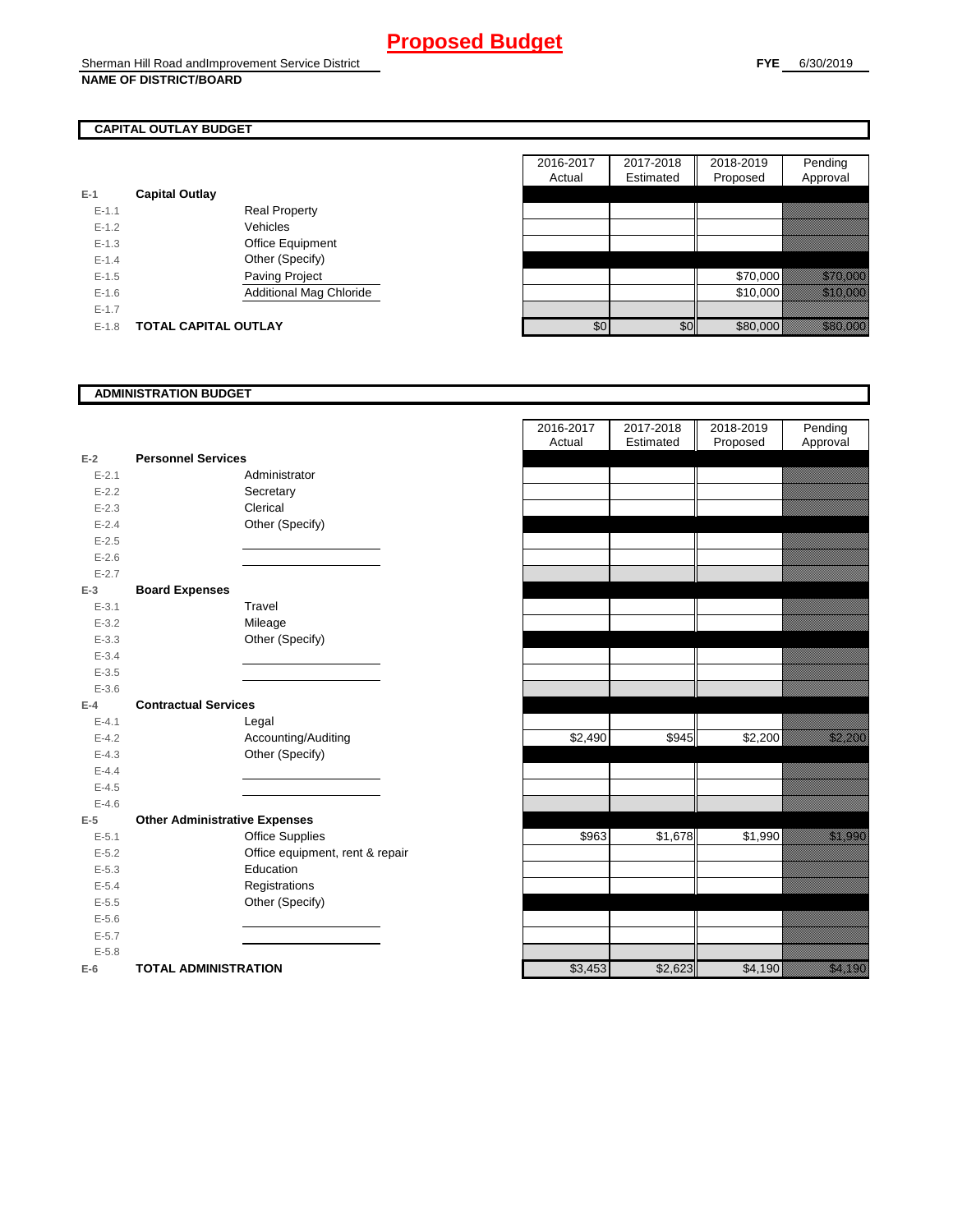# **Proposed Budget**

Sherman Hill Road andImprovement Service District

## **OPERATIONS BUDGET**

| $E-7$      | <b>Personnel Services</b>              |                          |
|------------|----------------------------------------|--------------------------|
| $E - 7.1$  |                                        | <b>Wages--Operations</b> |
| $E - 7.2$  |                                        | <b>Service Contracts</b> |
| $E - 7.3$  |                                        | Other (Specify)          |
| $E - 7.4$  |                                        |                          |
| $E - 7.5$  |                                        |                          |
| $E - 7.6$  |                                        |                          |
| E-8        | <b>Travel</b>                          |                          |
| $E - 8.1$  |                                        | Mileage                  |
| $E - 8.2$  |                                        | Other (Specify)          |
| $E - 8.3$  |                                        |                          |
| $E - 8.4$  |                                        |                          |
| $E - 8.5$  |                                        |                          |
| $E-9$      | <b>Operating supplies (List)</b>       |                          |
| $E-9.1$    |                                        | <b>Road Supplies</b>     |
| $E - 9.2$  |                                        |                          |
| $E - 9.3$  |                                        |                          |
| $E - 9.4$  |                                        |                          |
| $E - 9.5$  |                                        |                          |
| $E-10$     | <b>Program Services (List)</b>         |                          |
| $E-10.1$   |                                        | Road Maintenance         |
| $E-10.2$   |                                        |                          |
|            |                                        |                          |
| $E-10.3$   |                                        |                          |
| $E-10.4$   |                                        |                          |
| $E - 10.5$ |                                        |                          |
| $E-11$     | <b>Contractual Arrangements (List)</b> |                          |
| $E-11.1$   |                                        | Snow Removal             |
| $E-11.2$   |                                        | Mowing                   |
| $E-11.3$   |                                        |                          |
| $E-11.4$   |                                        |                          |
| $E-11.5$   |                                        |                          |
| $E-12$     | <b>Other operations (Specify)</b>      |                          |
| $E-12.1$   |                                        |                          |
| $E-12.2$   |                                        |                          |
| $E-12.3$   |                                        |                          |
| $E-12.4$   |                                        |                          |
| $E-12.5$   |                                        |                          |

|                |                                        | 2016-2017<br>Actual | 2017-2018<br>Estimated | 2018-2019<br>Proposed | Pending<br>Approval |
|----------------|----------------------------------------|---------------------|------------------------|-----------------------|---------------------|
| $\overline{7}$ | <b>Personnel Services</b>              |                     |                        |                       |                     |
| $E - 7.1$      | Wages--Operations                      |                     |                        |                       |                     |
| $E - 7.2$      | <b>Service Contracts</b>               |                     |                        |                       |                     |
| $E - 7.3$      | Other (Specify)                        |                     |                        |                       |                     |
| $E - 7.4$      |                                        |                     |                        |                       |                     |
| $E - 7.5$      |                                        |                     |                        |                       |                     |
| $E - 7.6$      |                                        |                     |                        |                       |                     |
| 8              | <b>Travel</b>                          |                     |                        |                       |                     |
| $E - 8.1$      | Mileage                                |                     |                        |                       |                     |
| $E - 8.2$      | Other (Specify)                        |                     |                        |                       |                     |
| $E - 8.3$      |                                        |                     |                        |                       |                     |
| $E - 8.4$      |                                        |                     |                        |                       |                     |
| $E - 8.5$      |                                        |                     |                        |                       |                     |
| 9              | <b>Operating supplies (List)</b>       |                     |                        |                       |                     |
| $E - 9.1$      | <b>Road Supplies</b>                   | \$149               | \$500                  | \$500                 | <u>ti ka</u>        |
| $E - 9.2$      |                                        |                     |                        |                       |                     |
| $E-9.3$        |                                        |                     |                        |                       |                     |
| $E - 9.4$      |                                        |                     |                        |                       |                     |
| $E - 9.5$      |                                        |                     |                        |                       |                     |
| 10             | <b>Program Services (List)</b>         |                     |                        |                       |                     |
| $E-10.1$       | Road Maintenance                       | \$12,657            | \$8,700                | \$18,000              | <u> Karl Sara</u>   |
| $E-10.2$       |                                        |                     |                        |                       |                     |
| $E-10.3$       |                                        |                     |                        |                       |                     |
| $E - 10.4$     |                                        |                     |                        |                       |                     |
| $E-10.5$       |                                        |                     |                        |                       |                     |
| 11             | <b>Contractual Arrangements (List)</b> |                     |                        |                       |                     |
| $E-11.1$       | Snow Removal                           | \$760               | \$500                  | \$1,500               |                     |
| $E-11.2$       | Mowing                                 | \$950               | \$950                  | \$950                 | <u>ti ka</u>        |
| $E-11.3$       |                                        |                     |                        |                       |                     |
| $E - 11.4$     |                                        |                     |                        |                       |                     |
| $E-11.5$       |                                        |                     |                        |                       |                     |
| 12             | <b>Other operations (Specify)</b>      |                     |                        |                       |                     |
| $E-12.1$       |                                        |                     |                        |                       |                     |
| $E-12.2$       |                                        |                     |                        |                       |                     |
| $E-12.3$       |                                        |                     |                        |                       |                     |
| $E-12.4$       |                                        |                     |                        |                       |                     |
| $E-12.5$       |                                        |                     |                        |                       |                     |
| $-13$          | <b>TOTAL OPERATIONS</b>                | \$14.516            | \$10.650               | \$20.950              | <u>ti ka ka</u>     |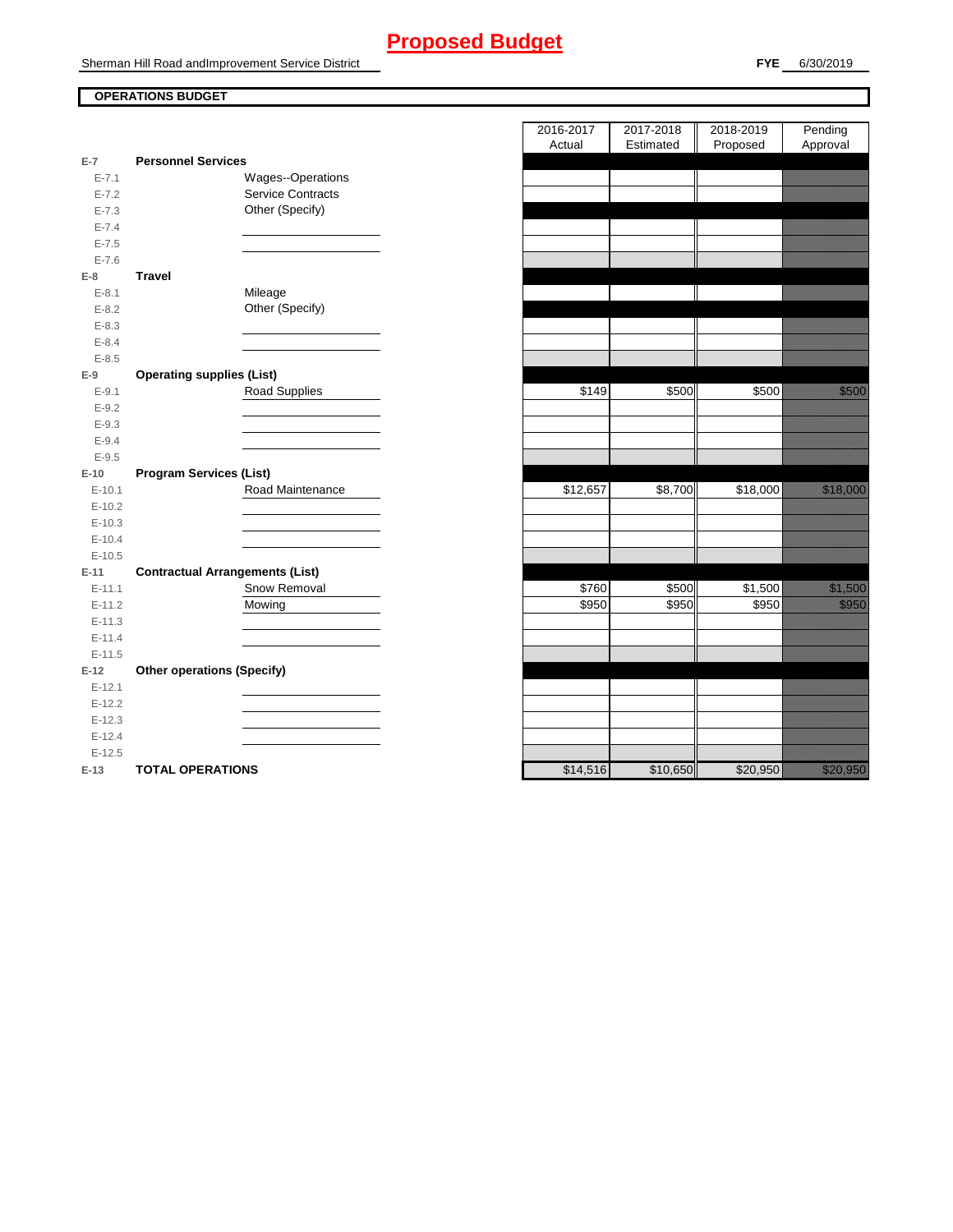# **Proposed Budget**

Sherman Hill Road andImprovement Service District

## **INDIRECT COSTS BUDGET**

| E-14 and the set of the set of the set of the set of the set of the set of the set of the set of the set of th | Insurance                    |
|----------------------------------------------------------------------------------------------------------------|------------------------------|
| $F-141$                                                                                                        | Liability                    |
|                                                                                                                |                              |
| $E-14.2$                                                                                                       | Buildings and vehicles       |
| $F-14.3$                                                                                                       | Equipment                    |
| $F-144$                                                                                                        | Other (Specify)              |
| $E-14.5$                                                                                                       | Bonding-Treasurer            |
| $F-146$                                                                                                        |                              |
| $F-147$                                                                                                        |                              |
| E-15                                                                                                           | Indirect payroll costs:      |
| $E-15.1$                                                                                                       | FICA (Social Security) taxes |
| $E-15.2$                                                                                                       | <b>Workers Compensation</b>  |
| $E-15.3$                                                                                                       | <b>Unemployment Taxes</b>    |
| $F-154$                                                                                                        | Retirement                   |
| $E-15.5$                                                                                                       | Health Insurance             |
| $E - 15.6$                                                                                                     | Other (Specify)              |
| $E-15.7$                                                                                                       |                              |
| $E-15.8$                                                                                                       |                              |
| $E-15.9$                                                                                                       |                              |
| $E-16$                                                                                                         | <b>Depreciation Expenses</b> |
| $E-17$                                                                                                         | <b>TOTAL INDIRECT COSTS</b>  |

|          |                              | 2016-2017 | 2017-2018 | 2018-2019 | Pending      |
|----------|------------------------------|-----------|-----------|-----------|--------------|
|          |                              | Actual    | Estimated | Proposed  | Approval     |
| $E-14$   | <b>Insurance</b>             |           |           |           |              |
| $E-14.1$ | Liability                    | \$500     | \$500     | \$500     |              |
| $E-14.2$ | Buildings and vehicles       |           |           |           |              |
| $E-14.3$ | Equipment                    |           |           |           |              |
| $E-14.4$ | Other (Specify)              |           |           |           |              |
| $E-14.5$ | Bonding-Treasurer            | \$100     | \$100     | \$100     | <u>ti ka</u> |
| $E-14.6$ |                              |           |           |           |              |
| $E-14.7$ |                              |           |           |           |              |
| $E-15$   | Indirect payroll costs:      |           |           |           |              |
| $E-15.1$ | FICA (Social Security) taxes |           |           |           |              |
| $E-15.2$ | <b>Workers Compensation</b>  |           |           |           |              |
| $E-15.3$ | <b>Unemployment Taxes</b>    |           |           |           |              |
| $E-15.4$ | Retirement                   |           |           |           |              |
| $E-15.5$ | Health Insurance             |           |           |           |              |
| $E-15.6$ | Other (Specify)              |           |           |           |              |
| $E-15.7$ |                              |           |           |           |              |
| $E-15.8$ |                              |           |           |           |              |
| $E-15.9$ |                              |           |           |           |              |
| $E-16$   | <b>Depreciation Expenses</b> |           |           |           |              |
| $E-17$   | <b>TOTAL INDIRECT COSTS</b>  | \$600     | \$600     | \$600     | <u>i k</u>   |
|          |                              |           |           |           |              |

#### **DEBT SERVICE BUDGET**

|         |                     | 2016-2017 | 2017-2018 | 2018-2019 | Pending                       |
|---------|---------------------|-----------|-----------|-----------|-------------------------------|
|         |                     | Actual    | Estimated | Proposed  | Approval                      |
| $D-1$   | <b>Debt Service</b> |           |           |           |                               |
| $D-1.1$ | Principal           | \$12.756  | \$13.589  | \$14.404  |                               |
| $D-1.2$ | Interest            | \$6,424   | \$5,592   | \$4,777   | iikko kuuluttiin              |
| $D-1.3$ | Fees                |           |           |           |                               |
| $D-2$   | TOTAL DEBT SERVICE  | \$19,180  | \$19,181  | \$19,181  | <u>Markovin komunistika k</u> |